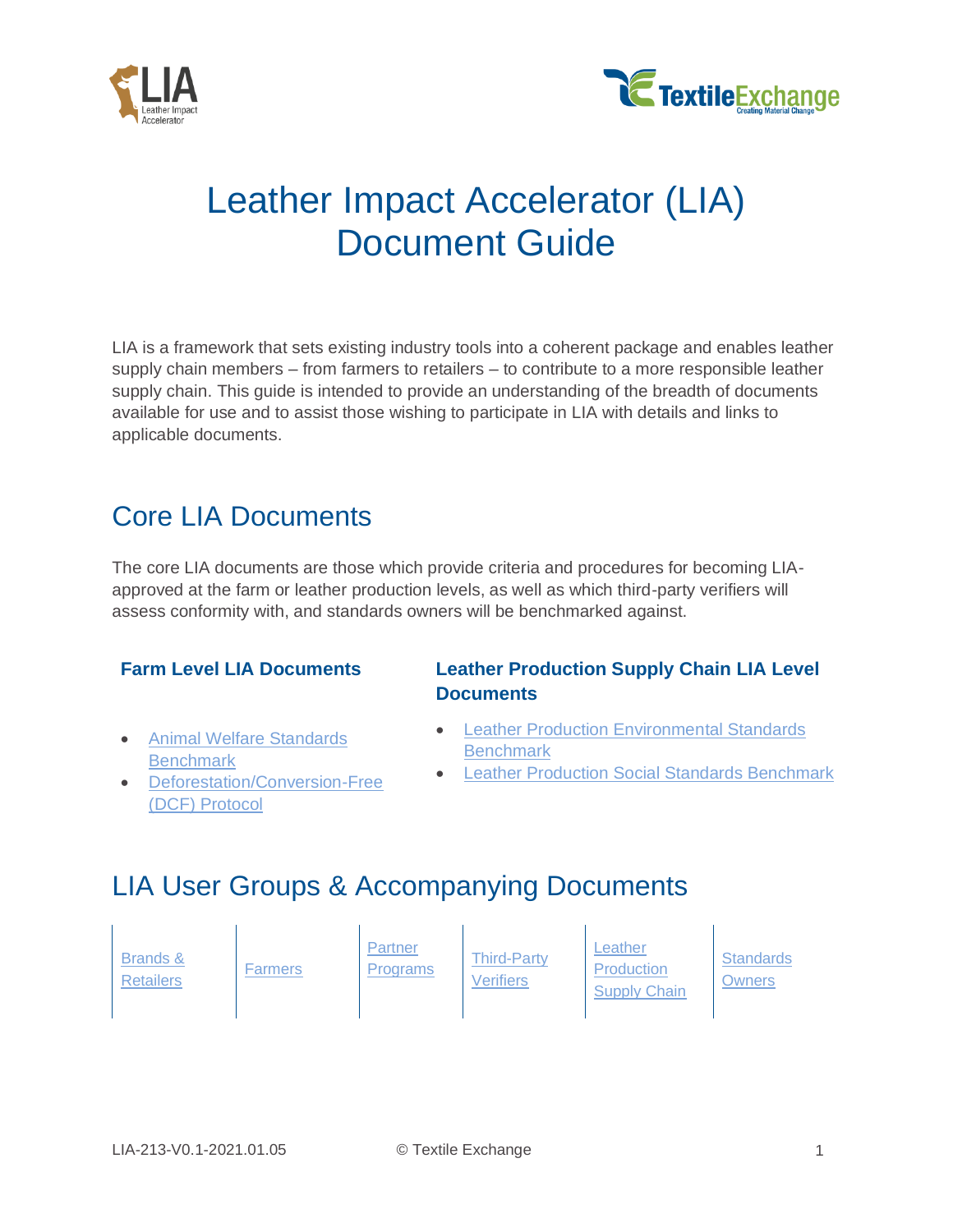<span id="page-1-0"></span>



## Brands and Retailers

Brands and retailers may work with LIA in several different ways. They may choose to source directly from LIA-approved suppliers or farms (when available), purchase Impact Incentives, or participate in the LIA Corporate Commitment and map their supply chains. Brands and retailers may also use the *LIA Claims Guide* to communicate about their work with LIA.

#### **Documents for Brands and Retailers**

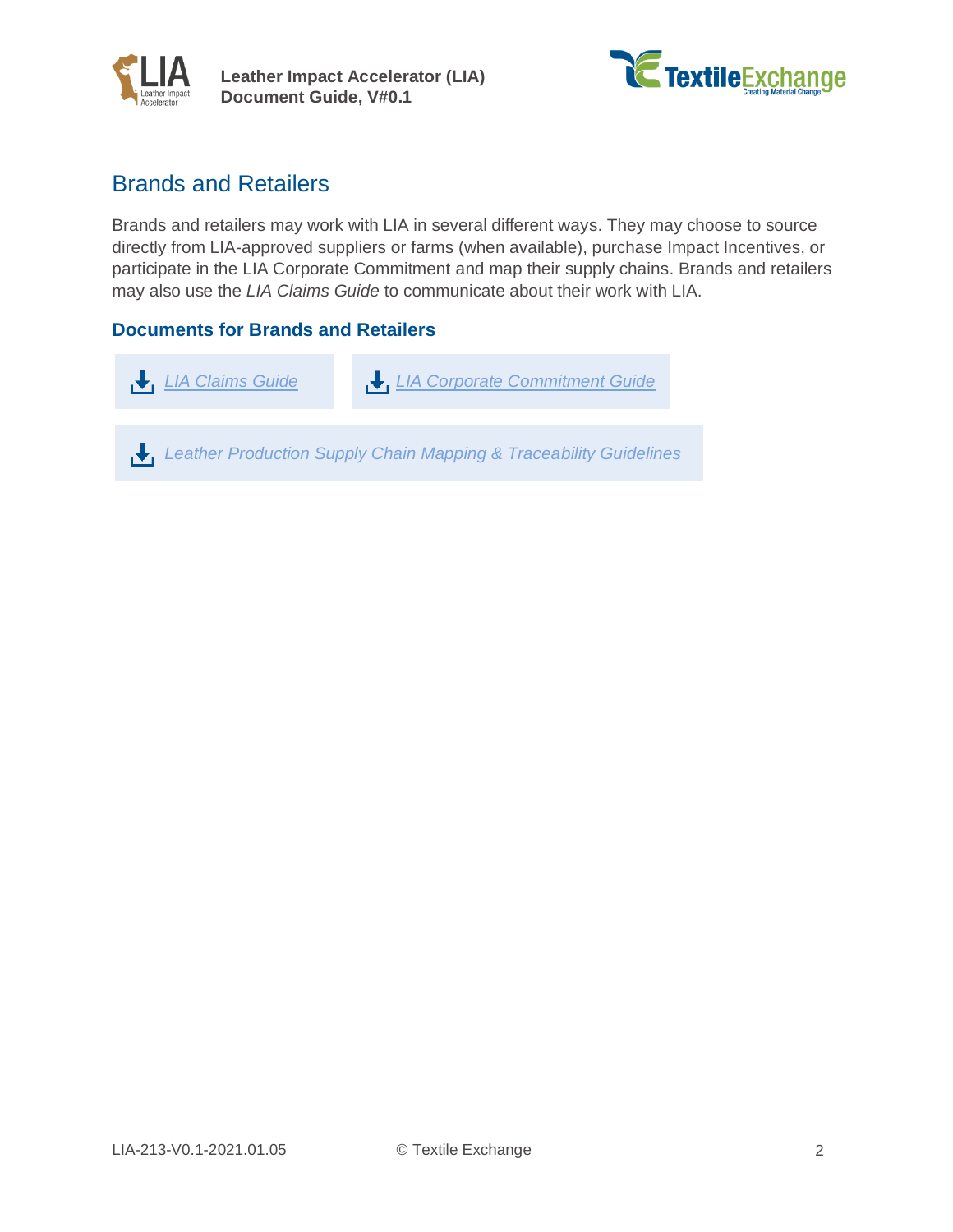<span id="page-2-0"></span>



## Farmers

In order to become a LIA-approved farm, a farm must be certified to a standard that is approved to the LIA *Animal Welfare Standards Benchmark* and/or be verified to the *DCF Protocol*. The farm must also be participating in a live animal traceability system that tracks the purchase and sale of individual cattle, guidelines for which are included in both farm-level documents below.

When available, a list of LIA-approved animal welfare standards will be shared.

#### **Documents for Farmers**

 *[Animal Welfare Standards Benchmark](https://textileexchange.org/documents/lia-animal-welfare-standards-benchmark/)*



 *[Deforestation/Conversion-Free Protocol](https://textileexchange.org/documents/lia-dcf-protocol/)*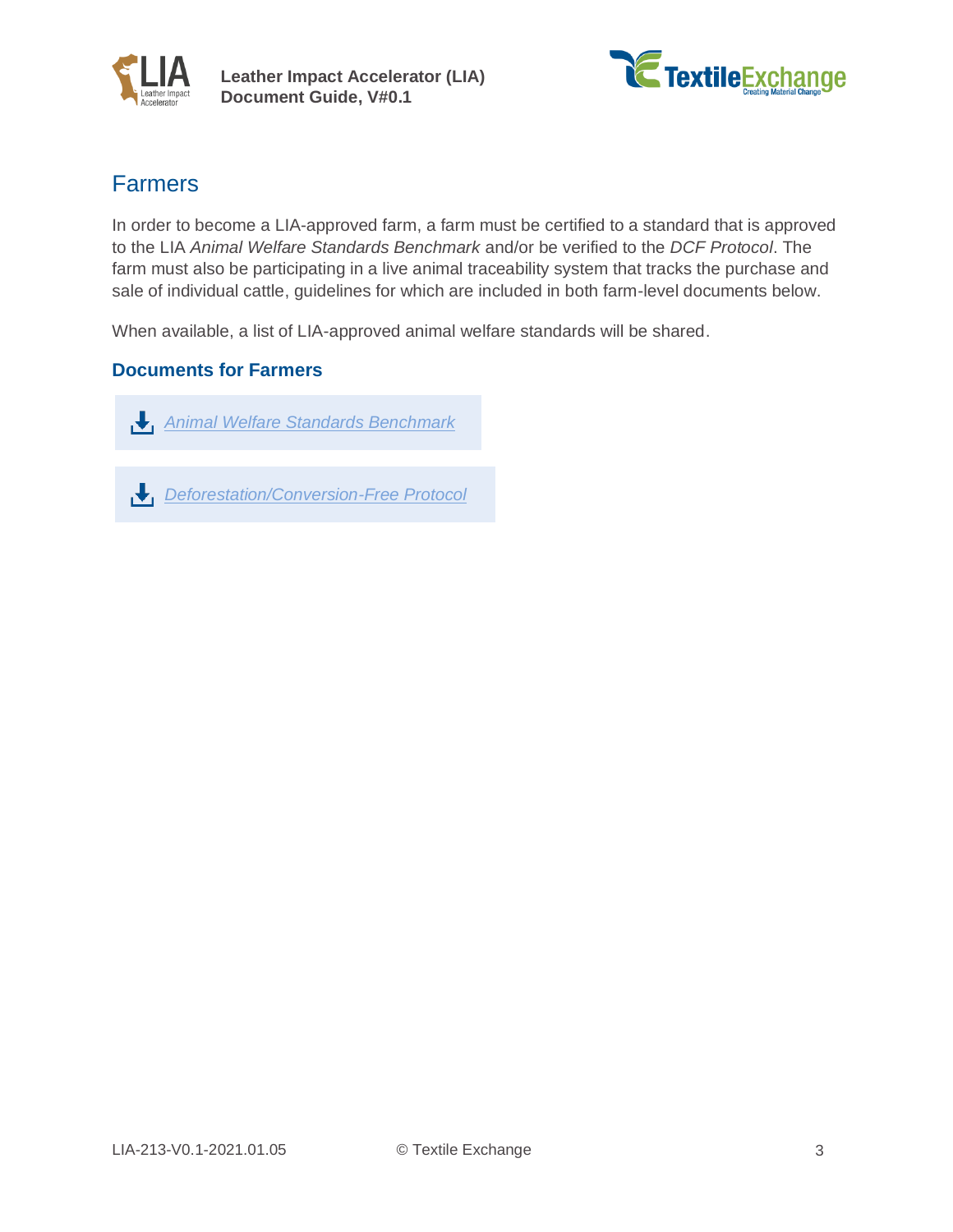<span id="page-3-0"></span>



## Partner Programs

Partner Programs are on-the-ground projects or initiatives that support a farms or farm groups to improve their practices by helping them meet the *DCF Protocol* and/or the *Animal Welfare Standards Benchmark*. Partner Programs may join [Impact Partnerships](https://impactincentives.org/what-we-do/) with brands and sell Impact Incentives to aid their work in helping farmers meet LIA.

#### **Documents for Partner Programs**

 *[Animal Welfare Standards Benchmark](https://textileexchange.org/documents/lia-animal-welfare-standards-benchmark/)*

 *[Deforestation/Conversion-Free Protocol](https://textileexchange.org/documents/lia-dcf-protocol/)*

 *[LIA Verification Manual](https://textileexchange.org/documents/lia-verification-manual/)*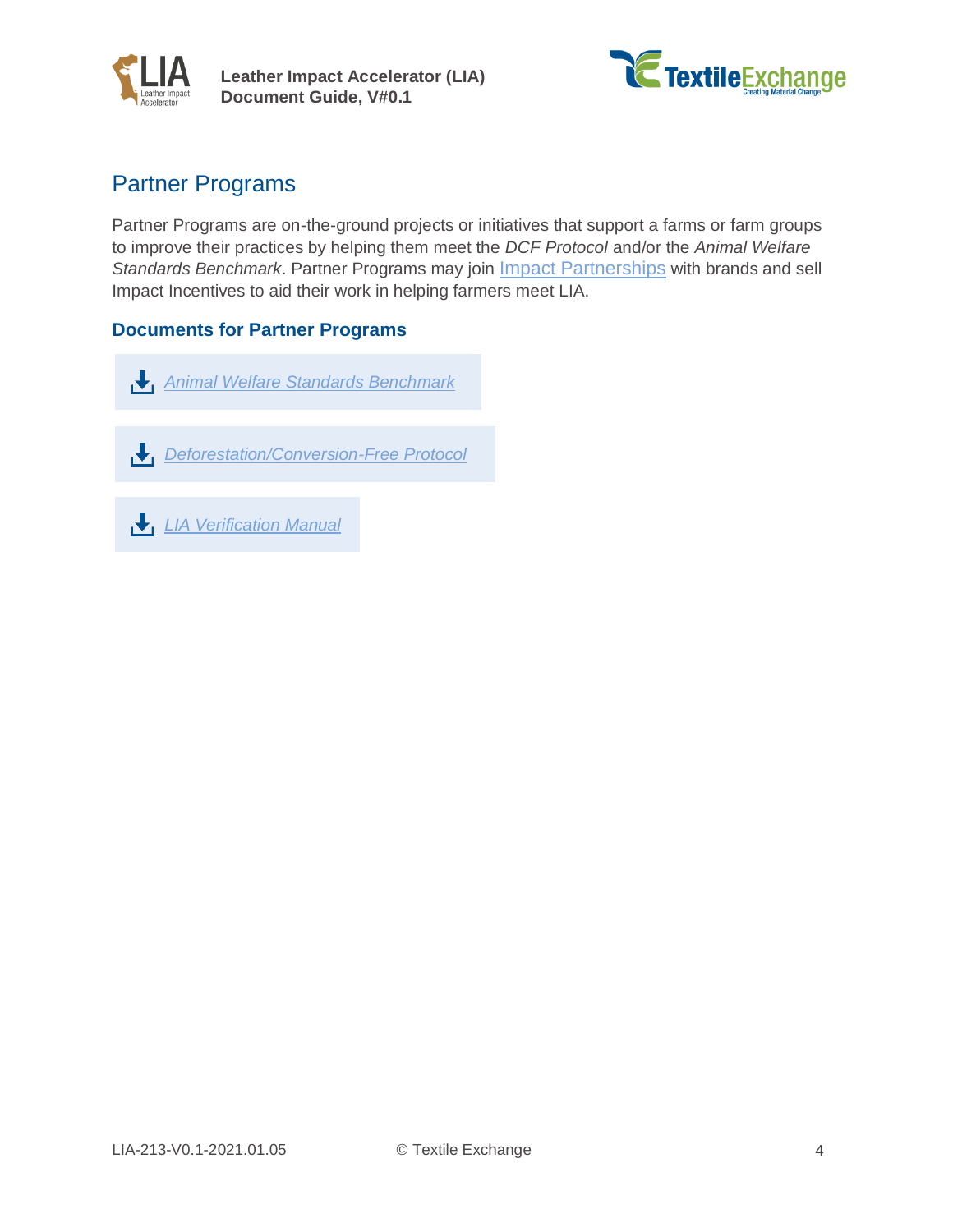<span id="page-4-0"></span>



## Third-Party Verifiers

Third-party verifiers confirm that the criteria for the *Deforestation/Conversion-Free (DCF) Protocol* are met. They are also responsible for verifying the required Farm Questions, confirming the traceability system used, and registering qualifying Impact Incentives onto the Incentive Trading Platform.

*Note: Requirements for third-party verifiers/certifiers for animal welfare are determined by the individual standards approved to LIA Animal Welfare Standards Benchmark. These verifiers may also register Impact Incentives associated with animal welfare on the Incentives Trading Platform.*

#### **Documents for Third-Party Verifiers**

 *[LIA Verification Manual](https://textileexchange.org/documents/lia-verification-manual/)*

 *[Deforestation/Conversion-Free \(DCF\) Protocol](https://textileexchange.org/documents/lia-dcf-protocol/)*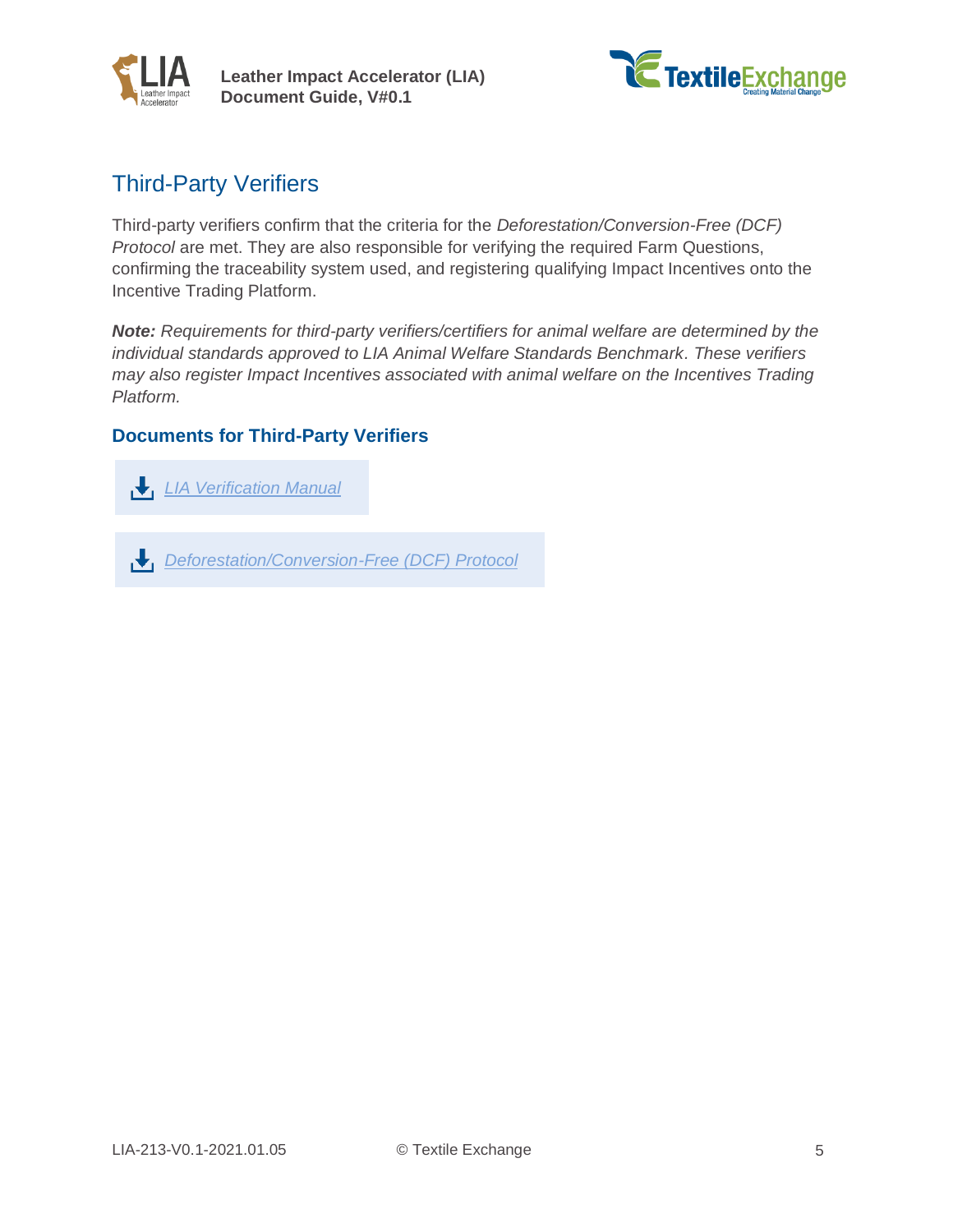<span id="page-5-0"></span>



## Leather Production Supply Chain

Leather production supply chain facilities may become LIA-approved through being certified to standards that meets both the environmental and social benchmarks for LIA. In addition to certification, supply chain members are also required to be participating in a hide traceability system; guidelines for traceability are included in the *Leather Production Supply Chain Mapping & Traceability Guidelines* document below.

When available, a list of LIA-approved leather production standards will be shared.

#### **Documents for Leather Production Supply Chain**

 *[Leather Production Environmental Standards Benchmark](https://textileexchange.org/documents/lia-leather-production-environmental-standards-benchmark/)*

- *[Leather Production Social Standards Benchmark](https://textileexchange.org/documents/lia-leather-production-social-standards-benchmark/)*
- *[Leather Production Supply Chain Mapping & Traceability Guidelines](https://textileexchange.org/documents/lia-supply-chain-mapping-and-traceability-guidelines/)*